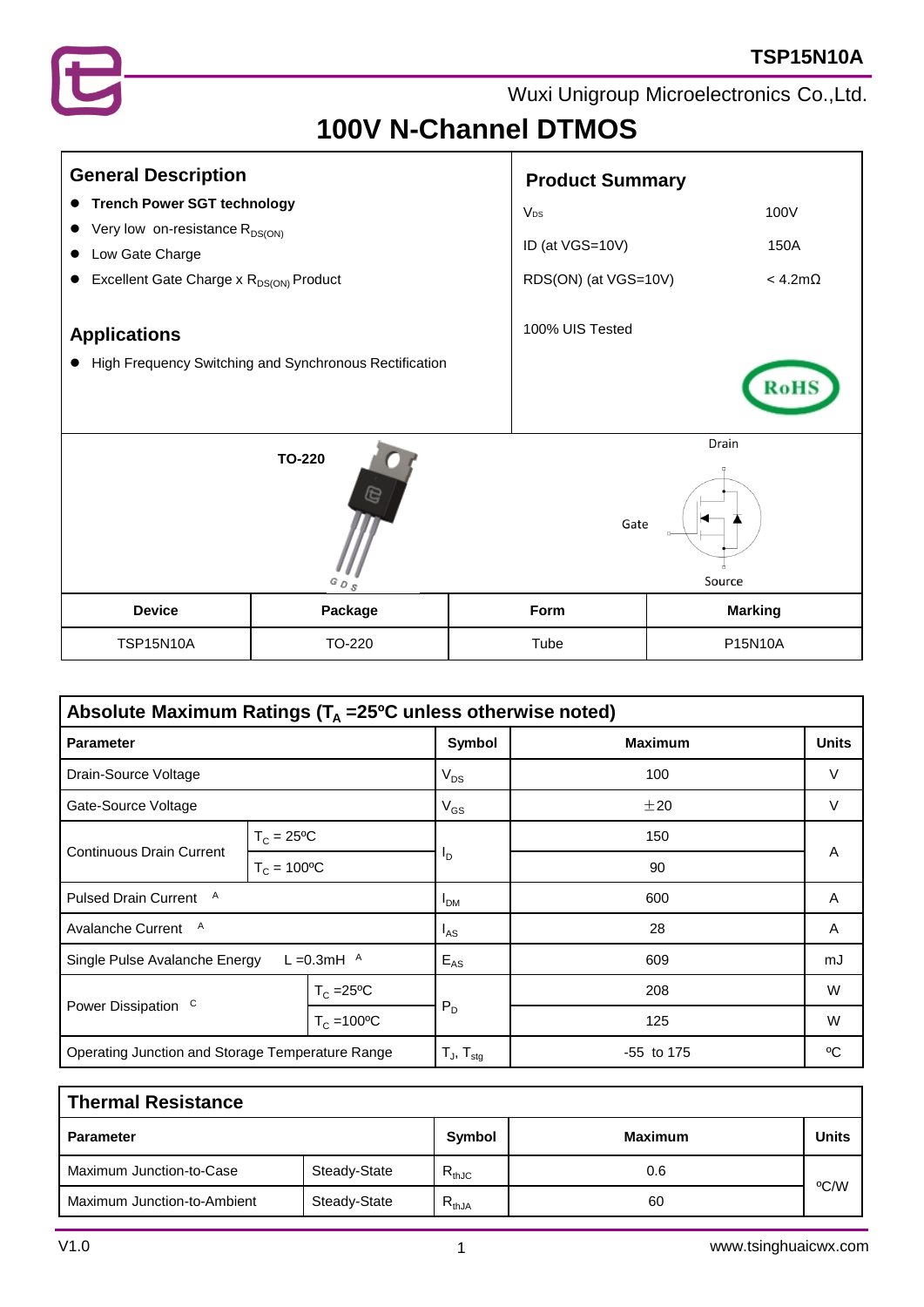

| Electrical Characteristics( $TJ$ =25 <sup>o</sup> C unless otherwise noted) |                                            |                                                              |                           |                          |                          |                          |              |
|-----------------------------------------------------------------------------|--------------------------------------------|--------------------------------------------------------------|---------------------------|--------------------------|--------------------------|--------------------------|--------------|
|                                                                             |                                            | <b>Conditions</b>                                            |                           | Value                    |                          |                          |              |
| <b>Symbol</b>                                                               | Parameter                                  |                                                              |                           | Min                      | <b>Typ</b>               | <b>Max</b>               | <b>Units</b> |
|                                                                             | <b>STATIC PARAMETERS</b>                   |                                                              |                           |                          |                          |                          |              |
| <b>BV<sub>DSS</sub></b>                                                     | Drain-Source Breakdown Voltage             | $I_D = 250 \mu A, V_{GS} = 0V$                               |                           | 100                      | $\overline{\phantom{a}}$ | $\overline{\phantom{a}}$ | $\vee$       |
|                                                                             |                                            | $V_{DS} = 100V, V_{GS} = 0V$                                 | $T_J = 25$ <sup>o</sup> C |                          | --                       | 1                        |              |
| $I_{DSS}$                                                                   | Zero Gate Voltage Drain Current            |                                                              | $T_1 = 100^{\circ}C$      | --                       | --                       | 100                      | μA           |
| $I_{GSS}$                                                                   | Gate-Body Leakage Current                  | $V_{DS} = 0V$ , $V_{GS} = \pm 20V$                           |                           | --                       |                          | ±100                     | nA           |
| $\rm V_{GS(th)}$                                                            | Gate Threshold Voltage                     | $V_{DS} = V_{GS}$ , $I_D = 250 \mu A$                        |                           | 2                        | 3                        | 4                        | $\vee$       |
| $R_{DS(ON)}$                                                                | Static Drain-Source On-Resistance          | $V_{GS} = 10V, I_D = 50A$                                    |                           | --                       | 3.5                      | 4.2                      | $m\Omega$    |
| $g_{FS}$                                                                    | Forward Transconductance                   | $V_{DS} = 10V, I_D = 50A$                                    |                           | --                       | 140                      | --                       | S            |
| $V_{SD}$                                                                    | Diode Forward Voltage                      | $I_S = 50A$ , $V_{GS} = 0V$                                  |                           | --                       | $-$                      | 1                        | V            |
| $I_{\rm S}$                                                                 | B<br>Maximum Body-Diode Continuous Current |                                                              |                           | --                       | --                       | 50                       | Α            |
|                                                                             | <b>DYNAMIC PARAMETERS</b>                  |                                                              |                           |                          |                          |                          |              |
| $\mathbf{C}_{\mathsf{iss}}$                                                 | Input Capacitance                          | $V_{GS}$ = 0V, $V_{DS}$ = 50V, f = 1MH <sub>z</sub>          |                           | $-$                      | 7700                     | --                       | pF           |
| $C_{\rm oss}$                                                               | Output Capacitance                         |                                                              |                           | --                       | 470                      | --                       |              |
| $\mathbf{C}_{\text{rss}}$                                                   | Reverse Transfer Capacitance               |                                                              |                           | $\overline{\phantom{a}}$ | 28                       | --                       |              |
|                                                                             | <b>SWITCHING PARAMETERS</b>                |                                                              |                           |                          |                          |                          |              |
| $Q_g(10V)$                                                                  | <b>Total Gate Charge</b>                   | $V_{GS}$ =10V, $V_{DS}$ =50V, $I_D$ =50A                     |                           | --                       | 138                      | --                       |              |
| $\mathsf{Q}_{\mathsf{gs}}$                                                  | Gate Source Charge                         |                                                              |                           | --                       | 37                       | --                       | nC           |
| $Q_{\rm gd}$                                                                | Gate Drain Charge                          |                                                              |                           | --                       | 35.5                     | --                       |              |
| $t_{D(0n)}$                                                                 | Turn-On Delay Time                         | $V_{GS}$ =10V, $V_{DS}$ =50V, $I_D$ =50A,<br>$R_G = 3\Omega$ |                           | --                       | 35                       | --                       |              |
| $ t_r $                                                                     | Turn-On Rise Time                          |                                                              |                           |                          | 22                       |                          | ns           |
| $T_{D(off)}$                                                                | Turn-Off Delay Time                        |                                                              |                           | --                       | 105                      | --                       |              |
| $t_f$                                                                       | Turn-Off Fall Time                         |                                                              |                           | --                       | 45                       | --                       |              |
| $\mathfrak{t}_{\text{rr}}$                                                  | Body Diode Reverse Recovery Time           |                                                              |                           | --                       | 50                       | --                       | ns           |
| $Q_{rr}$                                                                    | Body Diode Reverse Recovery Charge         | $I_F = 50A$ , di/dt = 500A/µs                                |                           | $\overline{\phantom{a}}$ | 110                      | --                       | nC           |

A. Single pulse width limited by maximum junction temperature.

- B. The maximum current rating is package limited.
- C. The power dissipation  $P_D$  is based on  $T_{J(MAX)} = 175^{\circ}$ C, using junction-to-case thermal resistance, and is more useful in setting the upper dissipation limit for cases where additional heatsinking is used.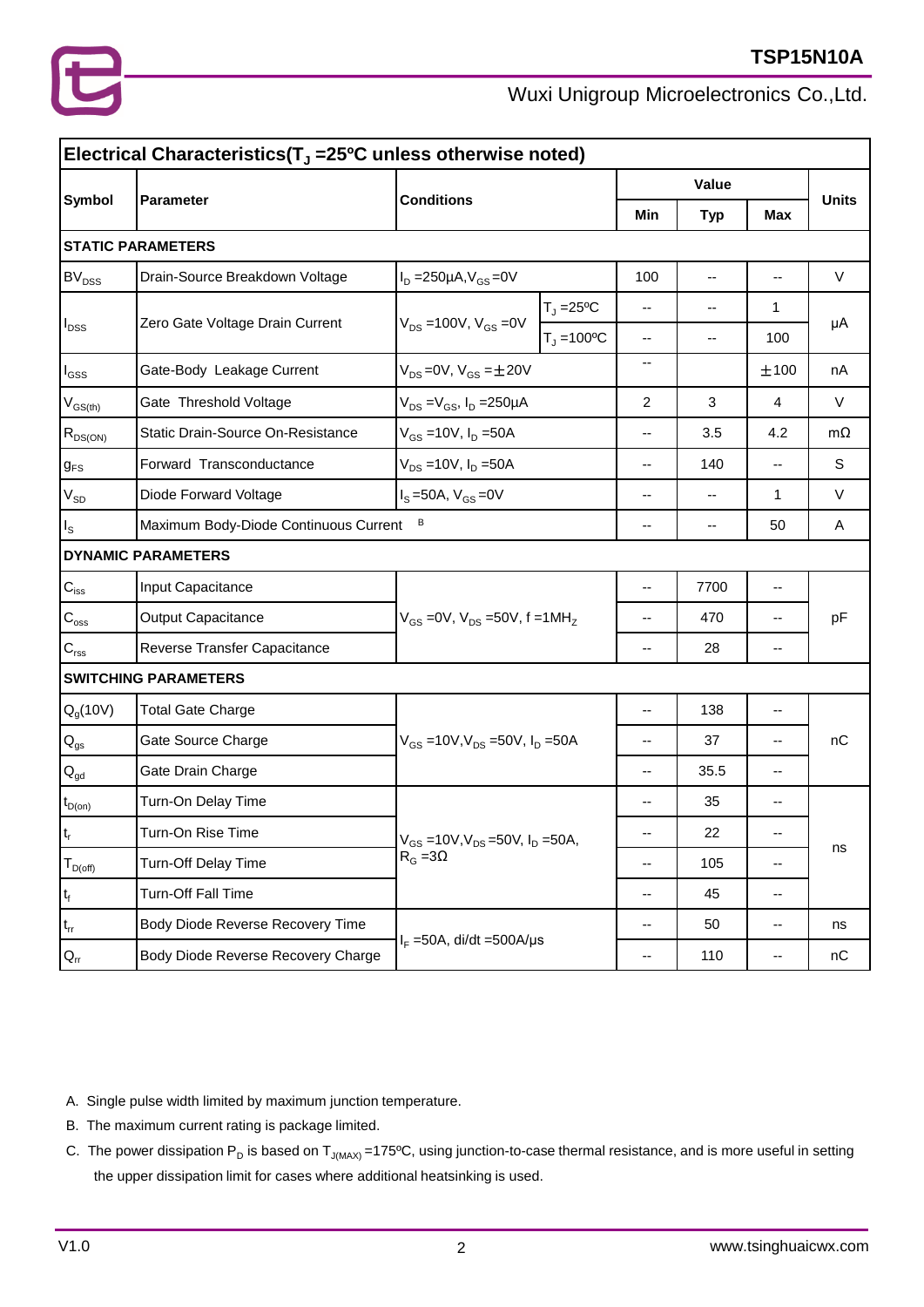



#### **Typical Characteristics**  $T_J = 25$ <sup>o</sup>C, unless otherwise noted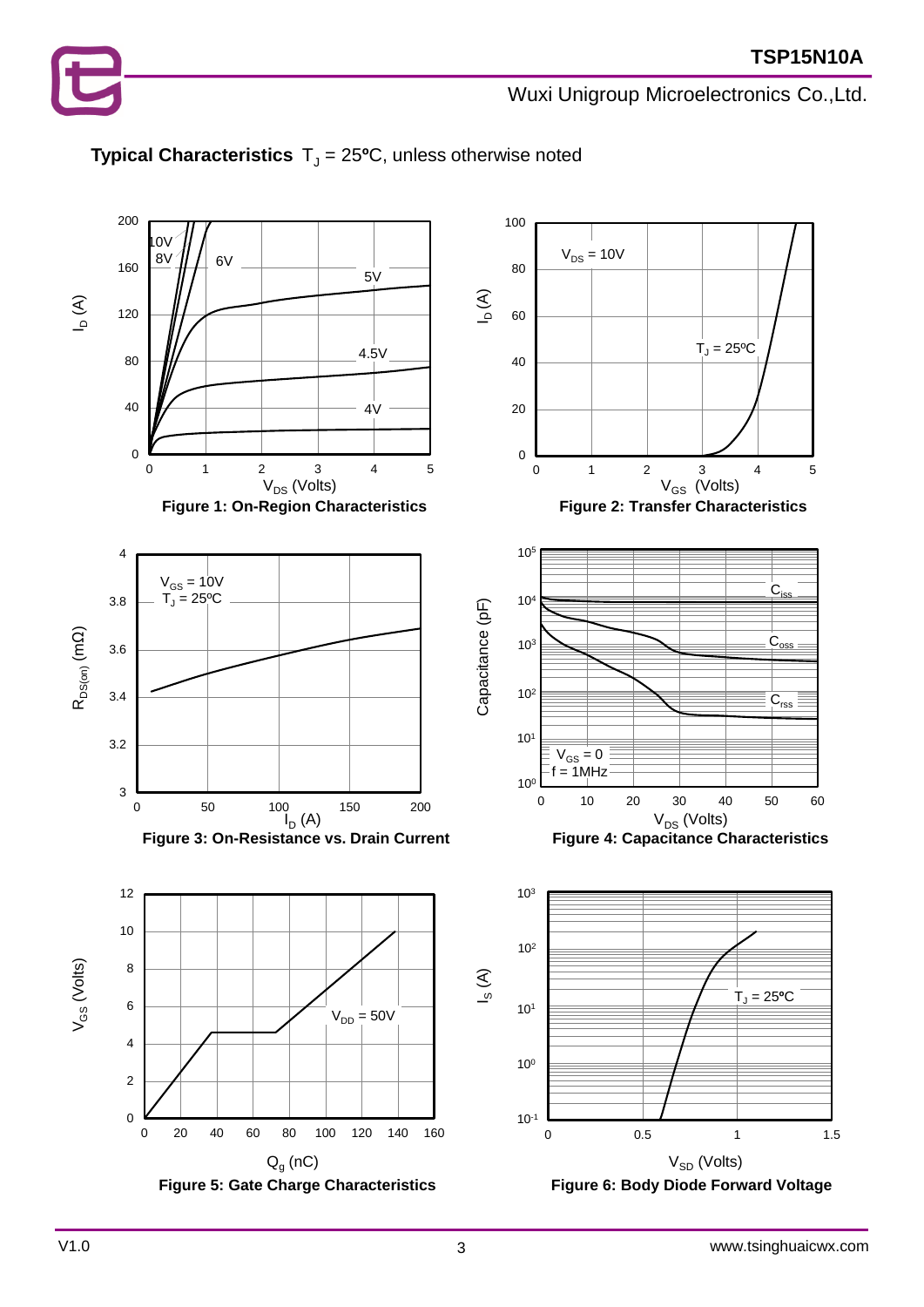

### **Typical Characteristics**  $T_J = 25$ <sup>o</sup>C, unless otherwise noted





Figure 7: On-Resistance vs. Junction Temperature Figure 8: Vgs(th) vs. Junction Temperature





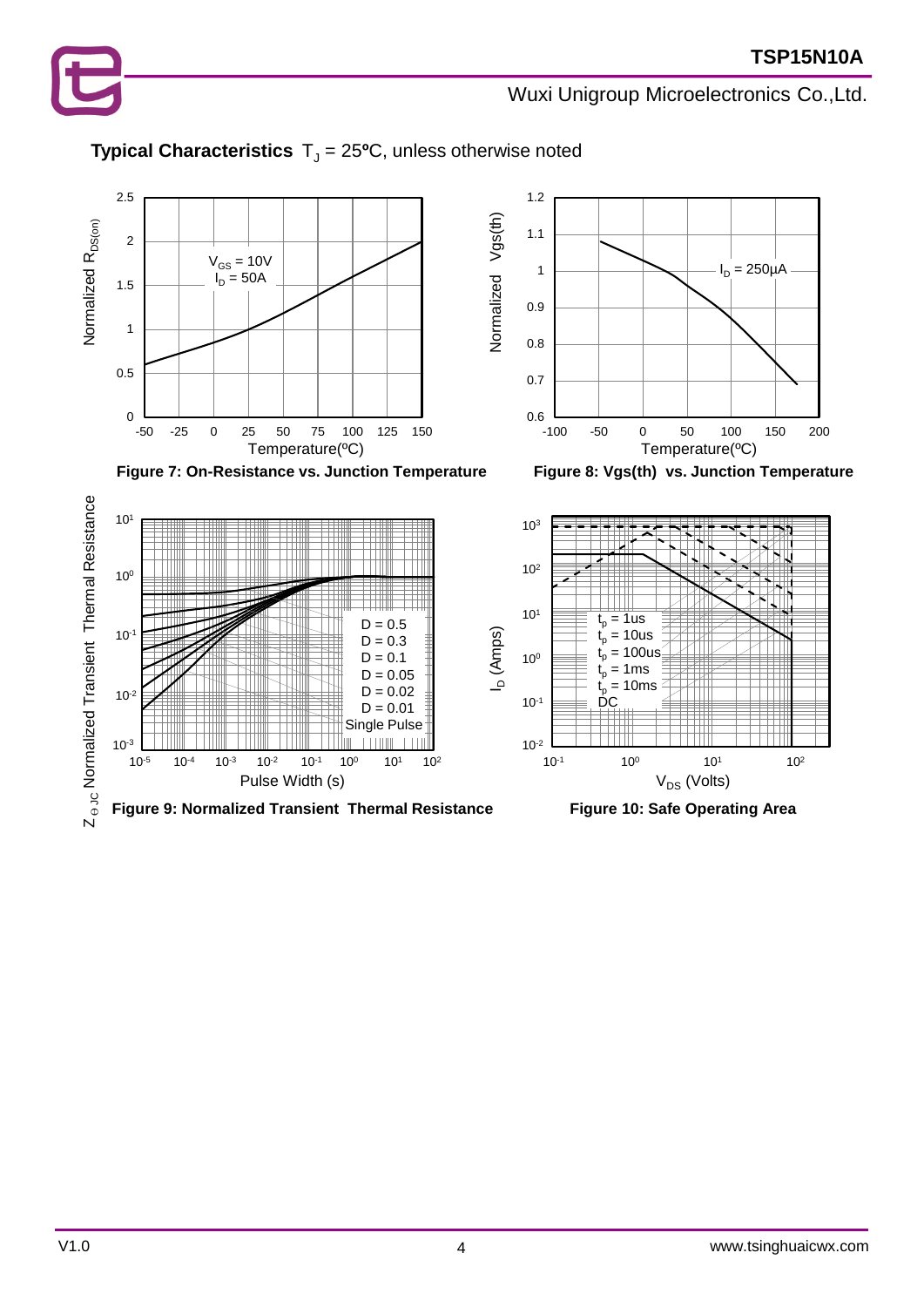



**Figure B**:**Resistive Switching Test Circuit and Waveform**



**Figure C**:**Unclamped Inductive Switching Test Circuit and Waveform**

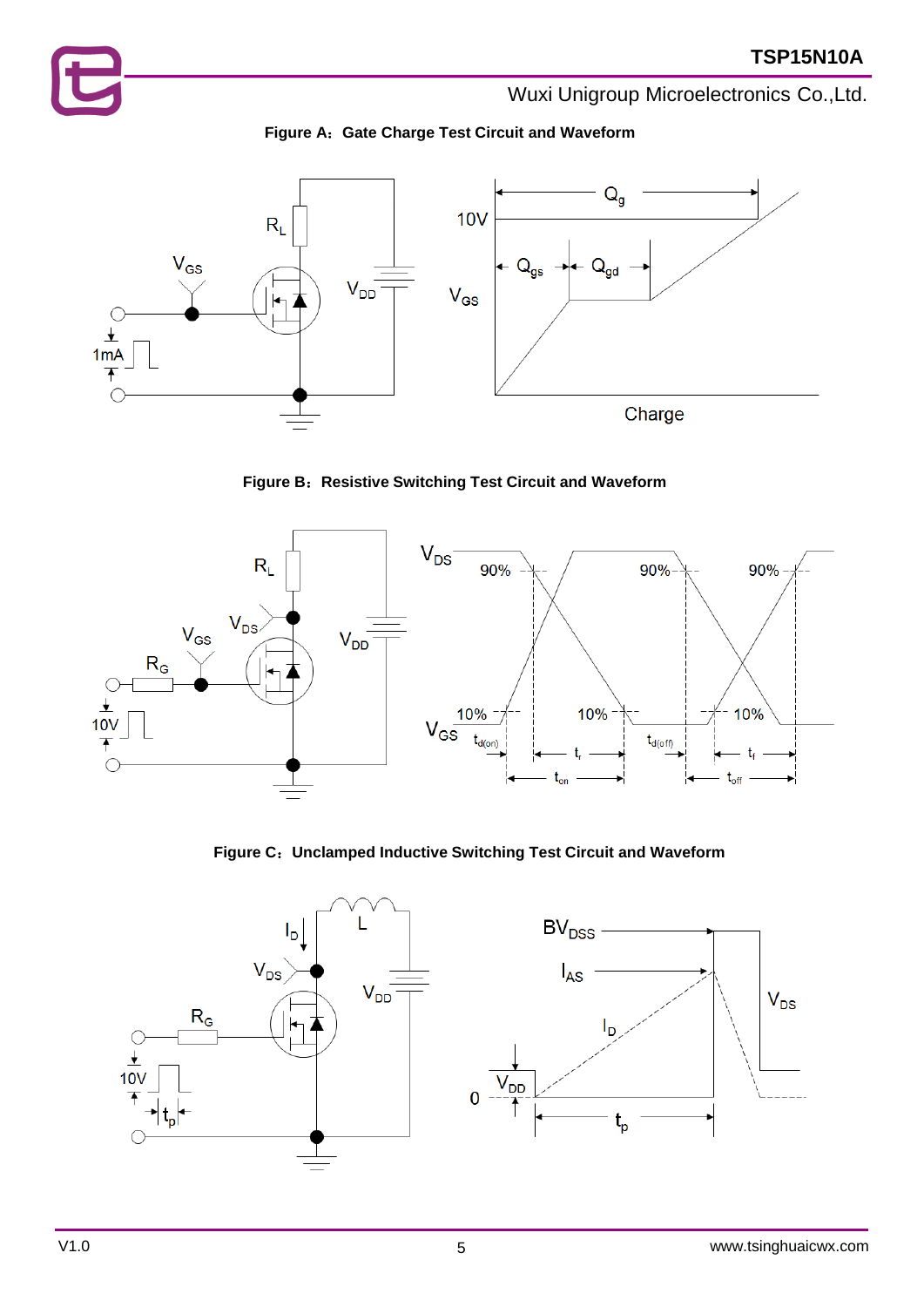**TO-220**





| Unit: mm |       |       |  |  |  |
|----------|-------|-------|--|--|--|
| Symbol   | Min.  | Max.  |  |  |  |
| A        | 4.37  | 4.77  |  |  |  |
| A1       | 1.25  | 1.45  |  |  |  |
| А2       | 2.20  | 2.60  |  |  |  |
| b        | 0.70  | 0.95  |  |  |  |
| b2       | 1.17  | 1.47  |  |  |  |
| С        | 0.40  | 0.65  |  |  |  |
| D        | 15.10 | 16.10 |  |  |  |
| D1       | 8.80  | 9.40  |  |  |  |
| D2       | 5.50  |       |  |  |  |

| Unit: mm |         |       |  |  |
|----------|---------|-------|--|--|
| Symbol   | Min.    | Max.  |  |  |
| Е        | 9.70    | 10.30 |  |  |
| E3       | 7.00    |       |  |  |
| е        | 2.54BSC |       |  |  |
| e1       | 5.08BSC |       |  |  |
| H1       | 6.25    | 6.85  |  |  |
| L        | 12.75   | 13.80 |  |  |
| L1       |         | 3.40  |  |  |
| P        | 3.40    | 3.80  |  |  |
| Q        | 2.60    | 3.00  |  |  |

E